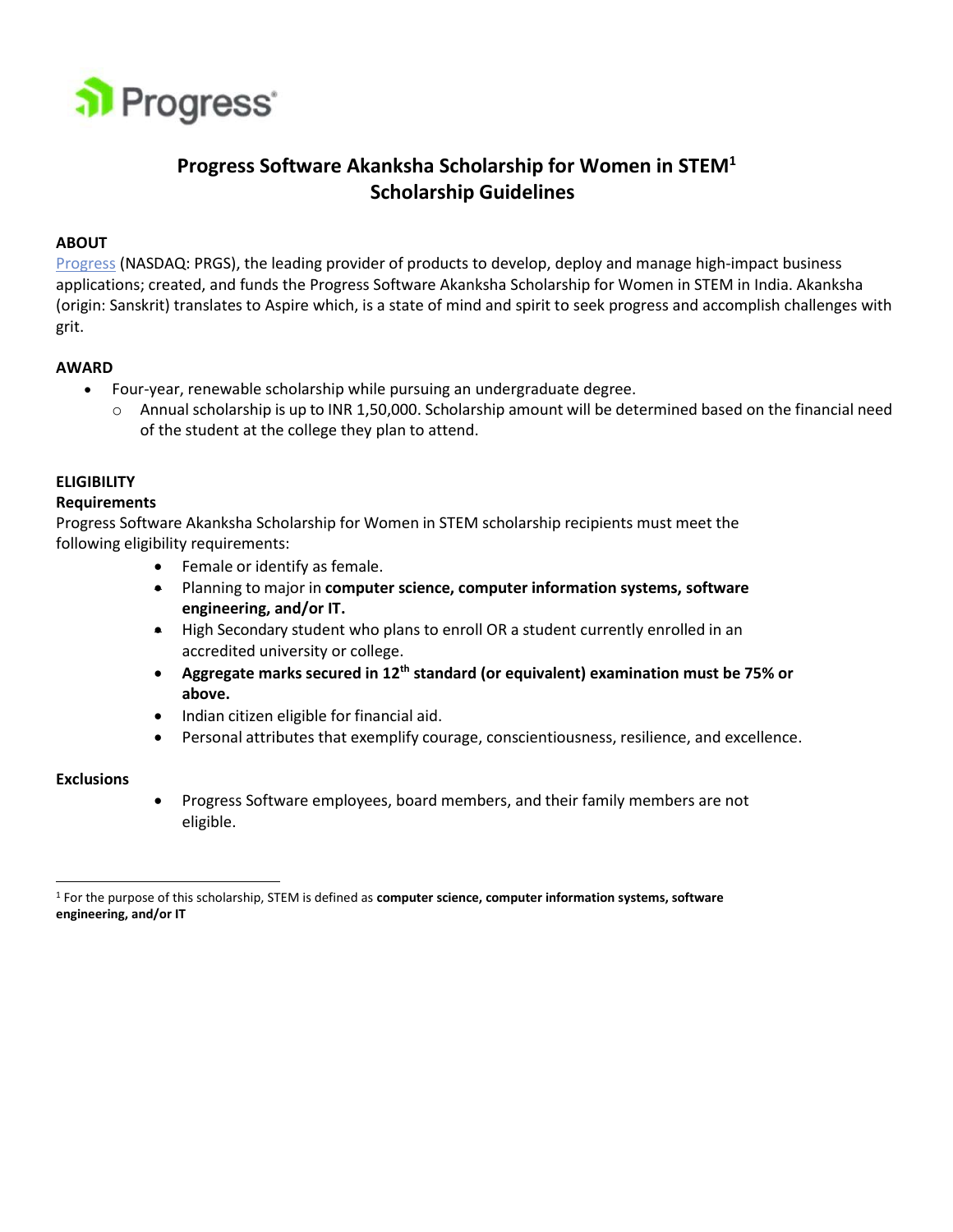

## **SELECTION OF RECIPIENTS**

Scholarship recipients will be chosen on the basis of academic achievement; interest and experience in computer science, computer information systems, software engineering, and/or IT; and personal attributessuch as dedication, generosity and loyalty; strong work ethic; highest personal integrity; passion for learning; a leader, innovator, teacher, mentor and trailblazer.

#### **APPLICATION PROCESS**

Prospective candidates need to share their profile along with the following documents to [csrhyd@progress.com](mailto:csrhyd@progress.com) or [csrblr@progress.com](mailto:csrblr@progress.com)

#### **REQUIRED DOCUMENTS**

The following materials are required.

- **1. Resume**
- **2. Copies of X, XII Marksheets, and first semester Marksheets (if applicable)**
- **3. Copy of Government ID – Aadhaar**
- **4. Provisional Allotment / Admission Letter from prospective University**
- **5. Essays** Two essays are required (one long and one short).

Long essay (500 words) prompts. Please select one to write about:

- *a. Share your passion for STEM and what you hope to achieve in the field.*
- *b. Describe an achievement or series of achievements related to computer science, computer information systems, software engineering, and/or IT that you are most proud of.*

Short essay (300 words) prompts. Please select one to write about:

- *a. Provide insight about how you have paved the way for others or provided opportunities for others that may not have previously existed.*
- *b. Explain how you have made an impact on others through mentorship, community engagement and/or philanthropic efforts.*
- 6. Letter of Recommendation from a teacher attesting to the student's passion and commitment to achieving their **goals in STEM**

#### **TIMELINE**

- Complete applications are due **Tuesday, October 12, 2021 by 5pm.**
- Selected applicants will be invited for interviews.
- Scholarship recipient and amounts will be announced during the November month.
- Scholarship applicants not selected to receive a scholarship will be notified of decisions via email by November 1, 2021.
- Scholarship recipient will be publicly announced by Progress by November 8, 2021.